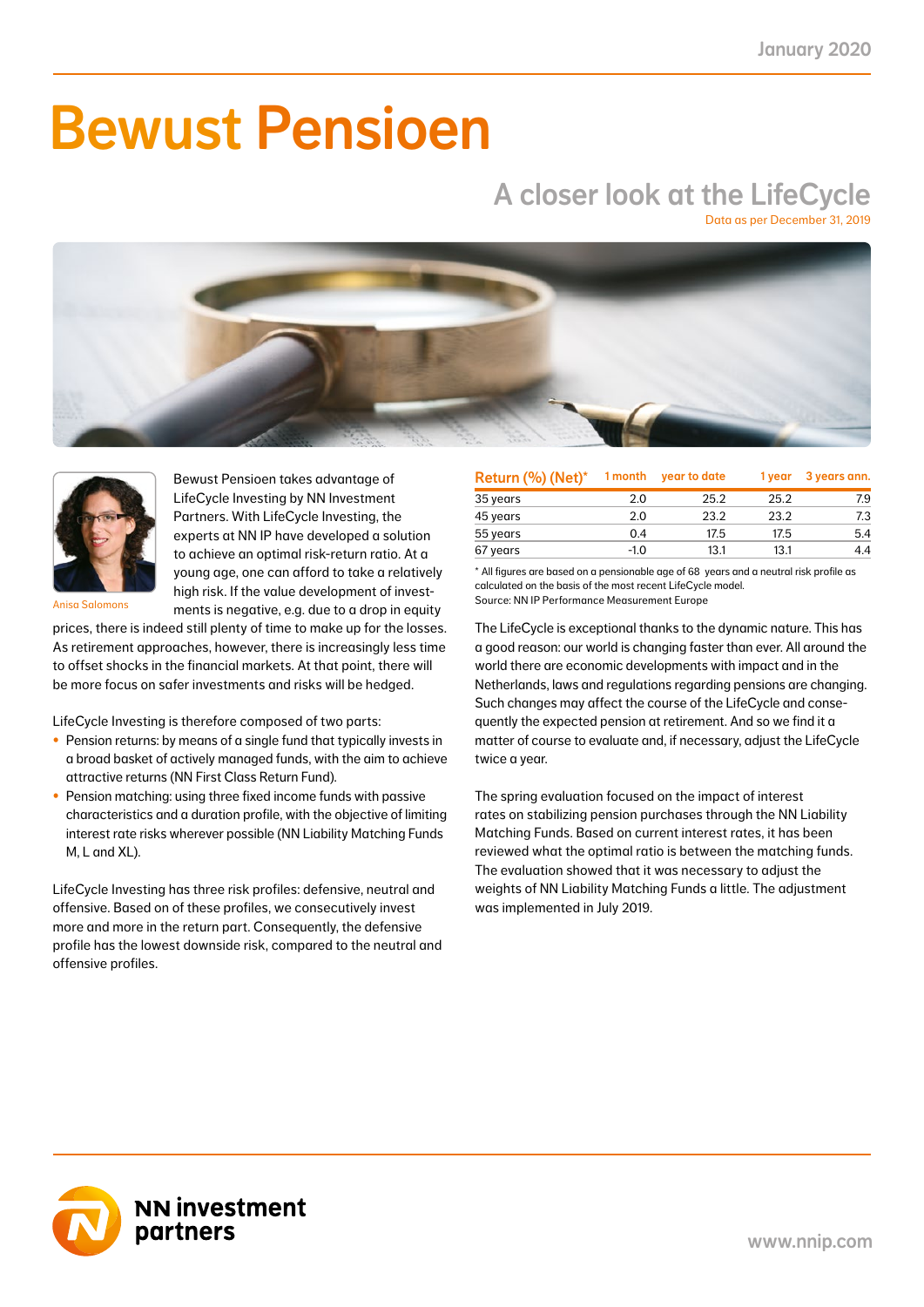### Bewust Pensioen (Defensive risk profile) Data as per December 31, 2019

| 35 years old                         | 1 month | l month                    | Year to date  | Year to date        | 1 year | l vear | 3 years | 3 years | 3 years | 3 years                                                                             |         |
|--------------------------------------|---------|----------------------------|---------------|---------------------|--------|--------|---------|---------|---------|-------------------------------------------------------------------------------------|---------|
| Net Return %                         |         | <b>Return Contribution</b> | <b>Return</b> | <b>Contribution</b> |        |        |         |         |         | Return Contribution Return (ann) Contribution (ann) Return (cum) Contribution (cum) | Weight* |
| <b>Pension Returns</b>               |         |                            |               |                     |        |        |         |         |         |                                                                                     |         |
| NN First Class Return Fund II - N    | 2.6     | 2.1                        | 26.0          | 20.5                | 26.0   | 20.5   | 8.2     | 6.5     | 26.6    | 21.2                                                                                | 80.0    |
| <b>Pension Matching</b>              |         |                            |               |                     |        |        |         |         |         |                                                                                     |         |
| <b>NN Liability Matching Fund M</b>  | $-0.4$  | 0.0                        | 1.4           | 0.2                 | 1.4    | 0.2    | 0.6     | 0.1     | 1.9     | 0.2                                                                                 | 11.0    |
| NN Liability Matching Fund L         | $-3.0$  | 0.0                        | 18.2          | 0.0                 | 18.2   | 0.0    | 5.9     | 0.0     | 18.7    | 0.0                                                                                 | 0.0     |
| <b>NN Liability Matching Fund XL</b> | $-5.9$  | $-0.6$                     | 38.9          | 3.8                 | 38.9   | 3.8    | 10.1    | 1.1     | 33.4    | 3.5                                                                                 | 9.0     |
| <b>TOTAL</b>                         |         | 1.5                        |               | 24.5                |        | 24.5   |         | 7.7     |         | 24.9                                                                                | 100%    |

| 45 years old<br>Net Return %      | l month | 1 month<br><b>Return Contribution</b> | Year to date<br><b>Return</b> | Year to date<br><b>Contribution</b> | 1 year | 1 vear | 3 years | 3 years | 3 years | 3 years<br>Return Contribution Return (ann) Contribution (ann) Return (cum) Contribution (cum) | Weight* |
|-----------------------------------|---------|---------------------------------------|-------------------------------|-------------------------------------|--------|--------|---------|---------|---------|------------------------------------------------------------------------------------------------|---------|
| <b>Pension Returns</b>            |         |                                       |                               |                                     |        |        |         |         |         |                                                                                                |         |
| NN First Class Return Fund II - N | 2.6     | 2.0                                   | 26.0                          | 19.1                                | 26.0   | 19.1   | 8.2     | 6.0     | 26.6    | 19.4                                                                                           | 75.0    |
| <b>Pension Matching</b>           |         |                                       |                               |                                     |        |        |         |         |         |                                                                                                |         |
| NN Liability Matching Fund M      | $-0.4$  | $-0.1$                                | 1.4                           | 0.3                                 | 1.4    | 0.3    | 0.6     | 0.1     | 1.9     | 0.4                                                                                            | 19.0    |
| NN Liability Matching Fund L      | $-3.0$  | 0.0                                   | 18.2                          | 0.0                                 | 18.2   | 0.0    | 5.9     | 0.0     | 18.7    | 0.0                                                                                            | 0.0     |
| NN Liability Matching Fund XL     | $-5.9$  | $-0.4$                                | 38.9                          | 2.6                                 | 38.9   | 2.6    | 10.1    | 0.8     | 33.4    | 2.5                                                                                            | 7.0     |
| <b>TOTAL</b>                      |         | 1.5                                   |                               | 22.0                                |        | 22.0   |         | 6.9     |         | 22.3                                                                                           | 100%    |

| 55 years old<br>Net Return %      | l month | 1 month<br><b>Return Contribution</b> | Year to date<br><b>Return</b> | Year to date<br>Contribution | 1 year | 1 vear | 3 years | 3 years | 3 years | 3 years<br>Return Contribution Return (ann) Contribution (ann) Return (cum) Contribution (cum) | Weight* |
|-----------------------------------|---------|---------------------------------------|-------------------------------|------------------------------|--------|--------|---------|---------|---------|------------------------------------------------------------------------------------------------|---------|
| <b>Pension Returns</b>            |         |                                       |                               |                              |        |        |         |         |         |                                                                                                |         |
| NN First Class Return Fund II - N | 2.6     | 1.1                                   | 26.0                          | 10.1                         | 26.0   | 10.1   | 8.2     | 3.2     | 26.6    | 10.2                                                                                           | 41.0    |
| <b>Pension Matching</b>           |         |                                       |                               |                              |        |        |         |         |         |                                                                                                |         |
| NN Liability Matching Fund M      | $-0.4$  | $-0.2$                                | 1.4                           | 0.6                          | 1.4    | 0.6    | 0.6     | 0.3     | 1.9     | 0.8                                                                                            | 38.0    |
| NN Liability Matching Fund L      | $-3.0$  | $-0.3$                                | 18.2                          | 1.9                          | 18.2   | 1.9    | 5.9     | 0.5     | 18.7    | 1.7                                                                                            | 10.0    |
| NN Liability Matching Fund XL     | $-5.9$  | $-0.7$                                | 38.9                          | 4.0                          | 38.9   | 4.0    | 10.1    | 1.2     | 33.4    | 3.7                                                                                            | 11.0    |
| <b>TOTAL</b>                      |         | 0.0                                   |                               | 16.6                         |        | 16.6   |         | 5.2     |         | 16.5                                                                                           | 100%    |

| 67 years old<br>Net Return %      | I month<br>Return | 1 month<br><b>Contribution</b> | Year to date<br>Return | Year to date<br><b>Contribution</b> | 1 year | 1 vear | 3 years | 3 years | 3 years | 3 years<br>Return Contribution Return (ann) Contribution (ann) Return (cum) Contribution (cum) | Weight* |
|-----------------------------------|-------------------|--------------------------------|------------------------|-------------------------------------|--------|--------|---------|---------|---------|------------------------------------------------------------------------------------------------|---------|
| <b>Pension Returns</b>            |                   |                                |                        |                                     |        |        |         |         |         |                                                                                                |         |
| NN First Class Return Fund II - N | 2.6               | 0.5                            | 26.0                   | 4.8                                 | 26.0   | 4.8    | 8.2     | 1.6     | 26.6    | 5.0                                                                                            | 20.0    |
| <b>Pension Matching</b>           |                   |                                |                        |                                     |        |        |         |         |         |                                                                                                |         |
| NN Liability Matching Fund M      | $-0.4$            | $-0.1$                         | 1.4                    | 0.6                                 | 1.4    | 0.6    | 0.6     | 0.3     | 1.9     | 0.8                                                                                            | 33.0    |
| NN Liability Matching Fund L      | $-3.0$            | $-1.4$                         | 18.2                   | 7.7                                 | 18.2   | 7.7    | 5.9     | 2.6     | 18.7    | 8.0                                                                                            | 47.0    |
| NN Liability Matching Fund XL     | $-5.9$            | 0.0                            | 38.9                   | 0.0                                 | 38.9   | 0.0    | 10.1    | 0.0     | 33.4    | 0.0                                                                                            | 0.0     |
| <b>TOTAL</b>                      |                   | $-1.0$                         |                        | 13.1                                |        | 13.1   |         | 4.4     |         | 13.9                                                                                           | 100%    |

\* Over the years. the fund's weightings in the LifeCycle may change. The figures shown in the column 'weighting' are based on the most recent weighting of the LifeCycle. This means that the returns shown in the columns cannot exactly be derived from this report.

The contribution is the contribution to the total net return based on the current weights in the LifeCycle model Source: NN IP Performance Measurement Europe

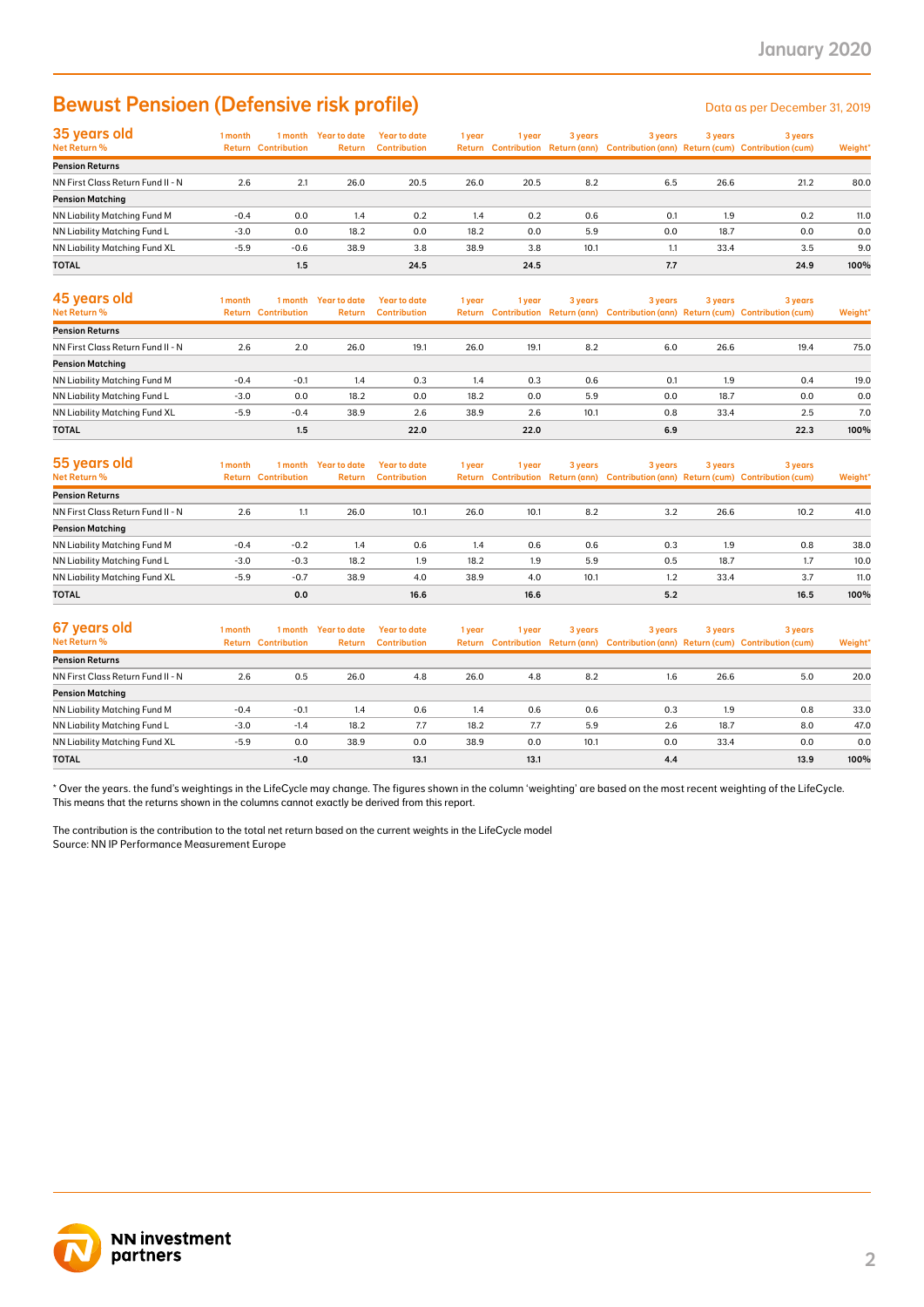### Bewust Pensioen (Neutral risk profile) Data as per December 31, 2019

| 35 years old                      | 1 month | l month                    | Year to date | <b>Year to date</b> | 1 year | l year | 3 years | 3 years | 3 years | 3 years                                                                             |         |
|-----------------------------------|---------|----------------------------|--------------|---------------------|--------|--------|---------|---------|---------|-------------------------------------------------------------------------------------|---------|
| Net Return %                      |         | <b>Return Contribution</b> | Return       | <b>Contribution</b> |        |        |         |         |         | Return Contribution Return (ann) Contribution (ann) Return (cum) Contribution (cum) | Weight* |
| <b>Pension Returns</b>            |         |                            |              |                     |        |        |         |         |         |                                                                                     |         |
| NN First Class Return Fund II - N | 2.6     | 2.3                        | 26.0         | 23.3                | 26.0   | 23.3   | 8.2     | 7.4     | 26.6    | 23.9                                                                                | 90.0    |
| <b>Pension Matching</b>           |         |                            |              |                     |        |        |         |         |         |                                                                                     |         |
| NN Liability Matching Fund M      | $-0.4$  | 0.0                        | 1.4          | 0.1                 | 1.4    | 0.1    | 0.6     | 0.0     | 1.9     | 0.1                                                                                 | 5.0     |
| NN Liability Matching Fund L      | $-3.0$  | 0.0                        | 18.2         | 0.0                 | 18.2   | 0.0    | 5.9     | 0.0     | 18.7    | 0.0                                                                                 | 0.0     |
| NN Liability Matching Fund XL     | $-5.9$  | $-0.3$                     | 38.9         | 1.9                 | 38.9   | 1.9    | 10.1    | 0.5     | 33.4    | 1.7                                                                                 | 5.0     |
| <b>TOTAL</b>                      |         | 2.0                        |              | 25.2                |        | 25.2   |         | 7.9     |         | 25.7                                                                                | 100%    |

| 45 years old<br><b>Net Return %</b> | 1 month | 1 month<br><b>Return Contribution</b> | Year to date<br><b>Return</b> | Year to date<br><b>Contribution</b> | 1 year | 1 year | 3 years | 3 years | 3 years | 3 years<br>Return Contribution Return (ann) Contribution (ann) Return (cum) Contribution (cum) | Weight* |
|-------------------------------------|---------|---------------------------------------|-------------------------------|-------------------------------------|--------|--------|---------|---------|---------|------------------------------------------------------------------------------------------------|---------|
| <b>Pension Returns</b>              |         |                                       |                               |                                     |        |        |         |         |         |                                                                                                |         |
| NN First Class Return Fund II - N   | 2.6     | 2.2                                   | 26.0                          | 21.9                                | 26.0   | 21.9   | 8.2     | 6.9     | 26.6    | 22.2                                                                                           | 85.0    |
| <b>Pension Matching</b>             |         |                                       |                               |                                     |        |        |         |         |         |                                                                                                |         |
| NN Liability Matching Fund M        | $-0.4$  | 0.0                                   | 1.4                           | 0.2                                 | 1.4    | 0.2    | 0.6     | 0.1     | 1.9     | 0.2                                                                                            | 12.0    |
| NN Liability Matching Fund L        | $-3.0$  | 0.0                                   | 18.2                          | 0.0                                 | 18.2   | 0.0    | 5.9     | 0.0     | 18.7    | 0.0                                                                                            | 0.0     |
| NN Liability Matching Fund XL       | $-5.9$  | $-0.2$                                | 38.9                          | 1.2                                 | 38.9   | 1.2    | 10.1    | 0.4     | 33.4    |                                                                                                | 3.0     |
| <b>TOTAL</b>                        |         | 2.0                                   |                               | 23.2                                |        | 23.2   |         | 7.3     |         | 23.6                                                                                           | 100%    |

| 55 years old<br><b>Net Return %</b> | l month | 1 month<br><b>Return Contribution</b> | <b>Year to date</b><br>Return | <b>Year to date</b><br><b>Contribution</b> | 1 year | 1 year | 3 years | 3 years | 3 years | 3 years<br>Return Contribution Return (ann) Contribution (ann) Return (cum) Contribution (cum) | Weight* |
|-------------------------------------|---------|---------------------------------------|-------------------------------|--------------------------------------------|--------|--------|---------|---------|---------|------------------------------------------------------------------------------------------------|---------|
| <b>Pension Returns</b>              |         |                                       |                               |                                            |        |        |         |         |         |                                                                                                |         |
| NN First Class Return Fund II - N   | 2.6     | 1.3                                   | 26.0                          | 12.3                                       | 26.0   | 12.3   | 8.2     | 3.9     | 26.6    | 12.3                                                                                           | 50.0    |
| <b>Pension Matching</b>             |         |                                       |                               |                                            |        |        |         |         |         |                                                                                                |         |
| NN Liability Matching Fund M        | $-0.4$  | $-0.1$                                | 1.4                           | 0.6                                        | 1.4    | 0.6    | 0.6     | 0.2     | 1.9     | 0.7                                                                                            | 34.0    |
| NN Liability Matching Fund L        | $-3.0$  | $-0.2$                                | 18.2                          | 1.5                                        | 18.2   | 1.5    | 5.9     | 0.4     | 18.7    | 1.4                                                                                            | 8.0     |
| NN Liability Matching Fund XL       | $-5.9$  | $-0.5$                                | 38.9                          | 3.1                                        | 38.9   | 3.1    | 10.1    | 0.9     | 33.4    | 2.8                                                                                            | 8.0     |
| <b>TOTAL</b>                        |         | 0.4                                   |                               | 17.5                                       |        | 17.5   |         | 5.4     |         | 17.3                                                                                           | 100%    |

| 67 years old<br>Net Return %      | 1 month | 1 month<br><b>Return Contribution</b> | Year to date<br>Return | Year to date<br><b>Contribution</b> | 1 year | 1 year | 3 years | 3 years | 3 years | 3 years<br>Return Contribution Return (ann) Contribution (ann) Return (cum) Contribution (cum) | Weight* |
|-----------------------------------|---------|---------------------------------------|------------------------|-------------------------------------|--------|--------|---------|---------|---------|------------------------------------------------------------------------------------------------|---------|
| <b>Pension Returns</b>            |         |                                       |                        |                                     |        |        |         |         |         |                                                                                                |         |
| NN First Class Return Fund II - N | 2.6     | 0.5                                   | 26.0                   | 4.8                                 | 26.0   | 4.8    | 8.2     | 1.6     | 26.6    | 5.0                                                                                            | 20.0    |
| <b>Pension Matching</b>           |         |                                       |                        |                                     |        |        |         |         |         |                                                                                                |         |
| NN Liability Matching Fund M      | $-0.4$  | $-0.1$                                | 1.4                    | 0.6                                 | 1.4    | 0.6    | 0.6     | 0.3     | 1.9     | 0.8                                                                                            | 33.0    |
| NN Liability Matching Fund L      | $-3.0$  | $-1.4$                                | 18.2                   | 7.7                                 | 18.2   | 7.7    | 5.9     | 2.6     | 18.7    | 8.0                                                                                            | 47.0    |
| NN Liability Matching Fund XL     | $-5.9$  | 0.0                                   | 38.9                   | 0.0                                 | 38.9   | 0.0    | 10.1    | 0.0     | 33.4    | 0.0                                                                                            | 0.0     |
| <b>TOTAL</b>                      |         | $-1.0$                                |                        | 13.1                                |        | 13.1   |         | 4.4     |         | 13.9                                                                                           | 100%    |

\* Over the years. the fund's weightings in the LifeCycle may change. The figures shown in the column 'weighting' are based on the most recent weighting of the LifeCycle. This means that the returns shown in the columns cannot exactly be derived from this report.

The contribution is the contribution to the total net return based on the current weights in the LifeCycle model Source: NN IP Performance Measurement Europe